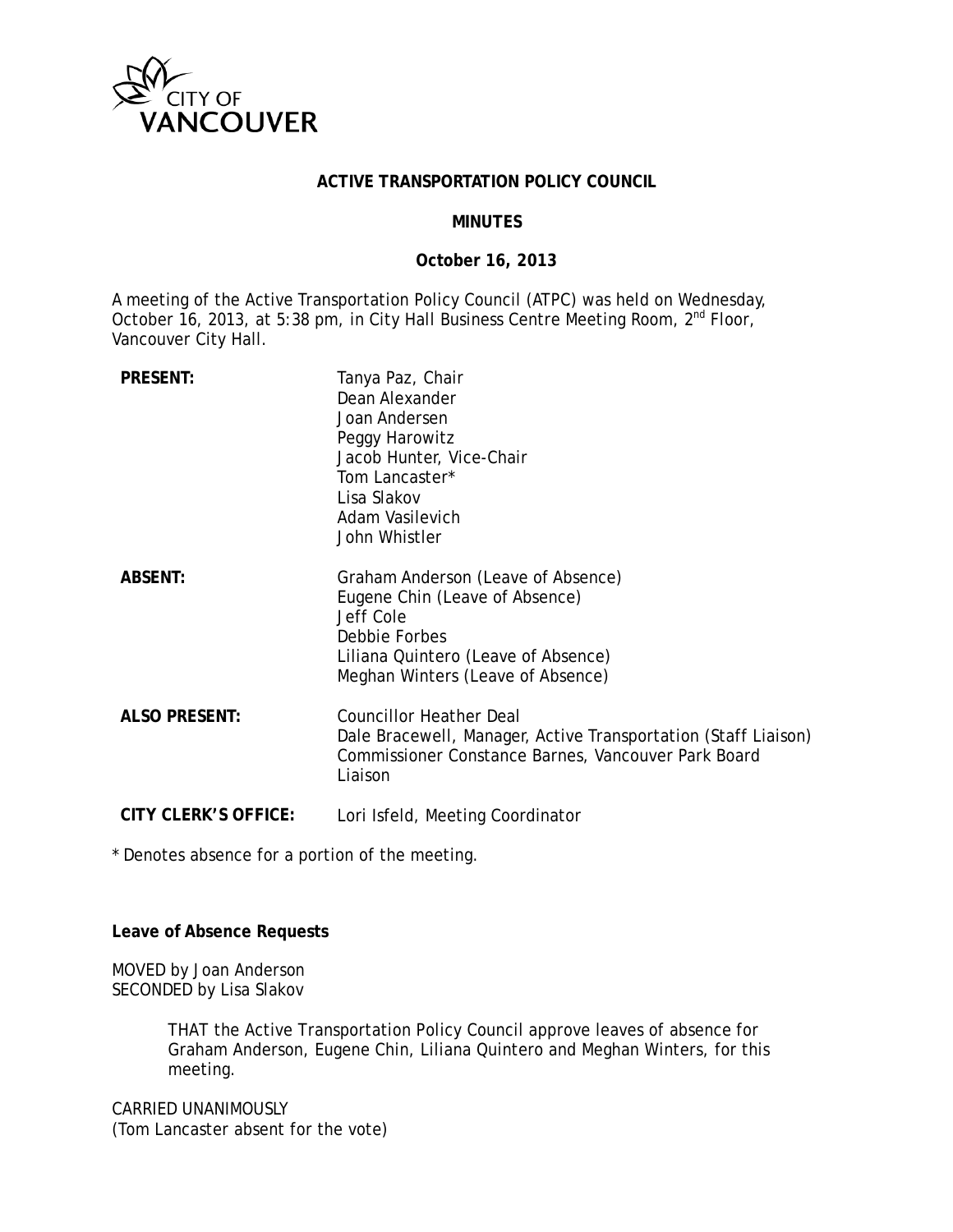## **Approval of Minutes**

MOVED by Jacob Hunter SECONDED by John Whistler

THAT the Active Transportation Policy Council approve the minutes of June 19, 2013.

CARRIED UNANIMOUSLY (Tom Lancaster absent for the vote)

#### **1. Subcommittee Reports**

#### **(a) Projects Subcommittee**

Tanya Paz reviewed recent subcommittee activities.

During discussion regarding the Pearson-Dogwood redevelopment project it was,

MOVED by Jacob Hunter SECONDED by John Whistler

#### WHEREAS

- 1. The Active Transportation Policy Council (ATPC) generally supports the emerging policy directions for the Pearson Dogwood redevelopment as presented to the Projects Subcommittee on October 2, 2013;
- 2. ATPC supports dramatically reducing minimum vehicle parking requirements for projects in general;
- 3. ATPC is encouraged by the efforts made in street network design to prioritize active transportation modes and discourage or block vehicle traffic through the site;
- 4. ATCP recognizes the need to balance predicted high vehicle volumes at peak times on some new streets, with a desire to maximize pedestrian-first space.

#### THEREFORE BE IT RESOLVED

THAT the Active Transportation Policy Council recommends the following be considered:

- A. THAT the Pearson Dogwood Redevelopment set a new standard to maximize active transportation and that all components of the design principle be guided by active transportation to create a healthy and delightful community experience, building on the strength of the existing neighbourhood.
- B. THAT impacts to vehicle volumes on bike routes should be minimized through project design. Impacts should be limited to the blocks immediately adjacent to the development site, with diverters or other closures installed to limit this impact when appropriate.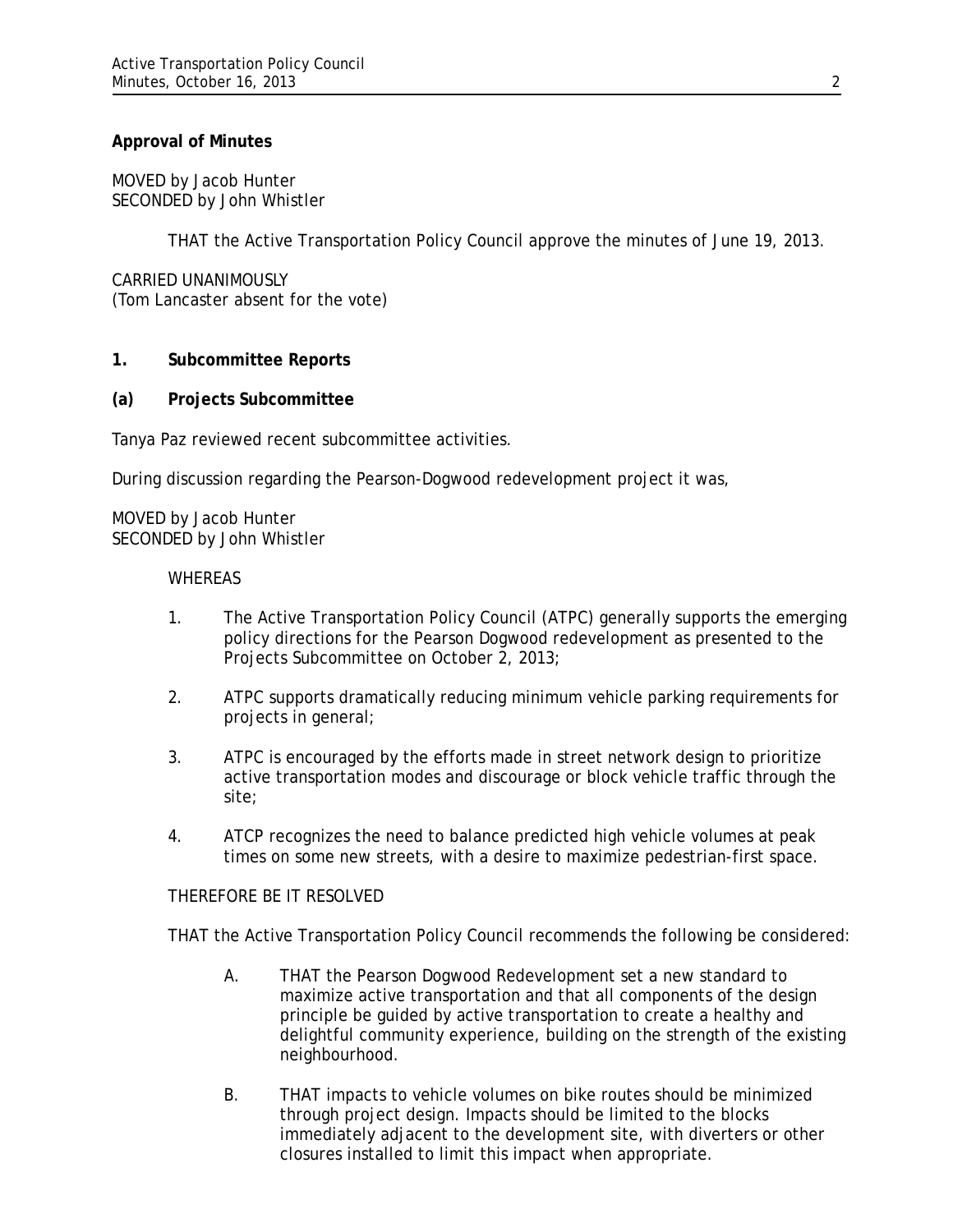- C. THAT separation should be considered on the Heather Street and North Arm routes to ensure safe cycling for all ages and abilities on the portion immediately affected by increased vehicle volumes.
- D. THAT rain coverings for site pathways should be considered to ensure comfort for pedestrians and cyclists in all seasons.
- E. THAT the Active Transportation Policy Council would still encourage all design features to emphasize the AAA (All Ages and Abilities) and pedestrian-first nature of all un-built spaces (e.g. through street width, texture, short blocks, etc.) and encourage building frontages to maximize pedestrian and cyclist comfort (active, diverse frontages with minimal setbacks, awnings or other coverings for pathways and bike parking, etc.).

# CARRIED UNANIMOUSLY

# **(b) Partnerships & Promotion Subcommittee**

John Whistler and Subcommittee members reviewed recent subcommittee activities.

## **2. Stanley Park Causeway**

Commissioner Constance Barnes provided an update on proposed Stanley Park Causeway improvements, and along with the Council and Staff Liaisons, responded to questions. She advised the provincial government is pushing to move forward with a plan to rectify the pedestrian and cycling safety issues and noted the importance of ensuring ATPC has input into proposed changes. ATPC members expressed interest in inviting the Stanley Park Ecology Society to the next Working Session meeting to share ideas and concerns regarding proposed improvements.

## **3. Seaside Greenway**

Tanya Paz provided an update and discussion ensued regarding the proposed Kitsilano Beach section of the Seaside Greenway.

## **4. Oakridge Development**

Tanya Paz provided an update on an open house she attended regarding phase 1 of the Oakridge Development.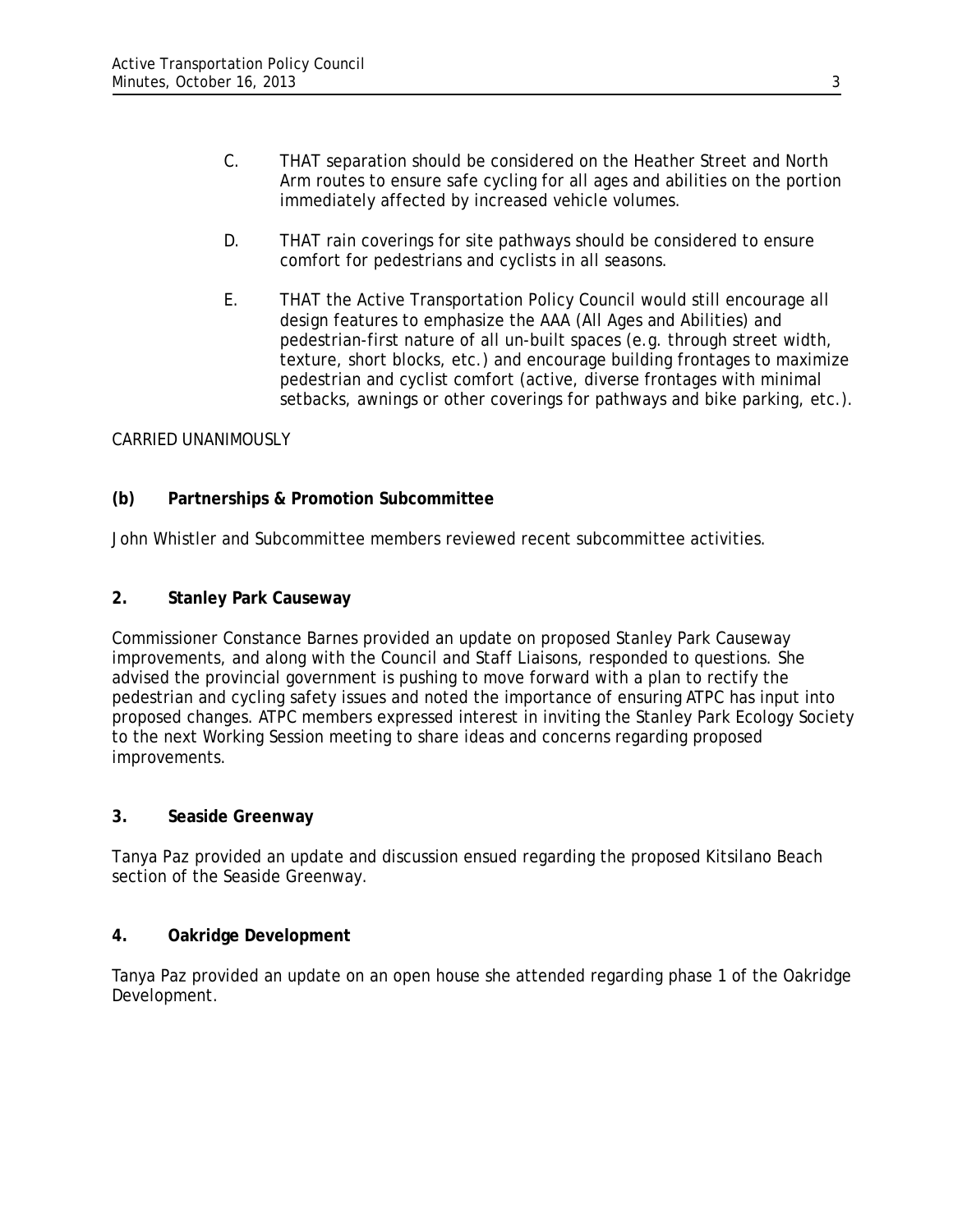# **5. Staff and Council Liaison Updates**

The Staff Liaison provided a high level update on a variety of items. Councillor Deal provided additional updates and responded to questions. Topics discussed included a new job posting for Active Transportation Stakeholder relations, long range bike network planning, 2014 capital planning, 2013 projects currently under construction, potential upcoming projects such as the Great Northern Way Campus and a policy discussion on narrow streets. ATPC members were encourages to provide staff with items to be included on the new bike map for 2014, ie. schools, bike pumps, etc.

ATPC members expressed a desire for staff to bring back for discussion a variety of topics related to bike parking including incentives for reduce minimum parking requirements for commercial and residential parking lots, improvements to bike parking in EasyPark parking lots, and bike parking safety in apartment buildings.

# **6. Liaising with Other Committees/Agencies**

## **(a) Persons with Disabilities Advisory Committee and Seniors Advisory Committee**

John Whistler advised he has been in contact with the Chairs of the above-noted Committees. He noted both committees assign a member to attend the others'meetings, which enables communication and dialogue regarding shared topics of interest. He advised he has requested to attend the Persons with Disabilities Advisory Committee meeting on October 24, 2013.

# **(b) Vancouver School Board Active Transportation Committee**

Tom Lancaster provided an update on matters discussed at a recent VSB Active Transportation Committee meeting.

## **7. Other Business**

## **(a) 2014 Meeting Dates**

The Meeting Coordinator advised that following a 2014 meeting planning session, the City Clerk's Department has booked the following dates for 2014 ATPC Regular Meetings.

> Wednesday, February 26, 2014, 5:30 pm Wednesday, April 23, 2014, 5:30 pm Wednesday, June 18, 2014, 5:30 pm Wednesday, September 17, 2014, 5:30 pm

Discussion on 2014 Regular meeting dates was postponed.